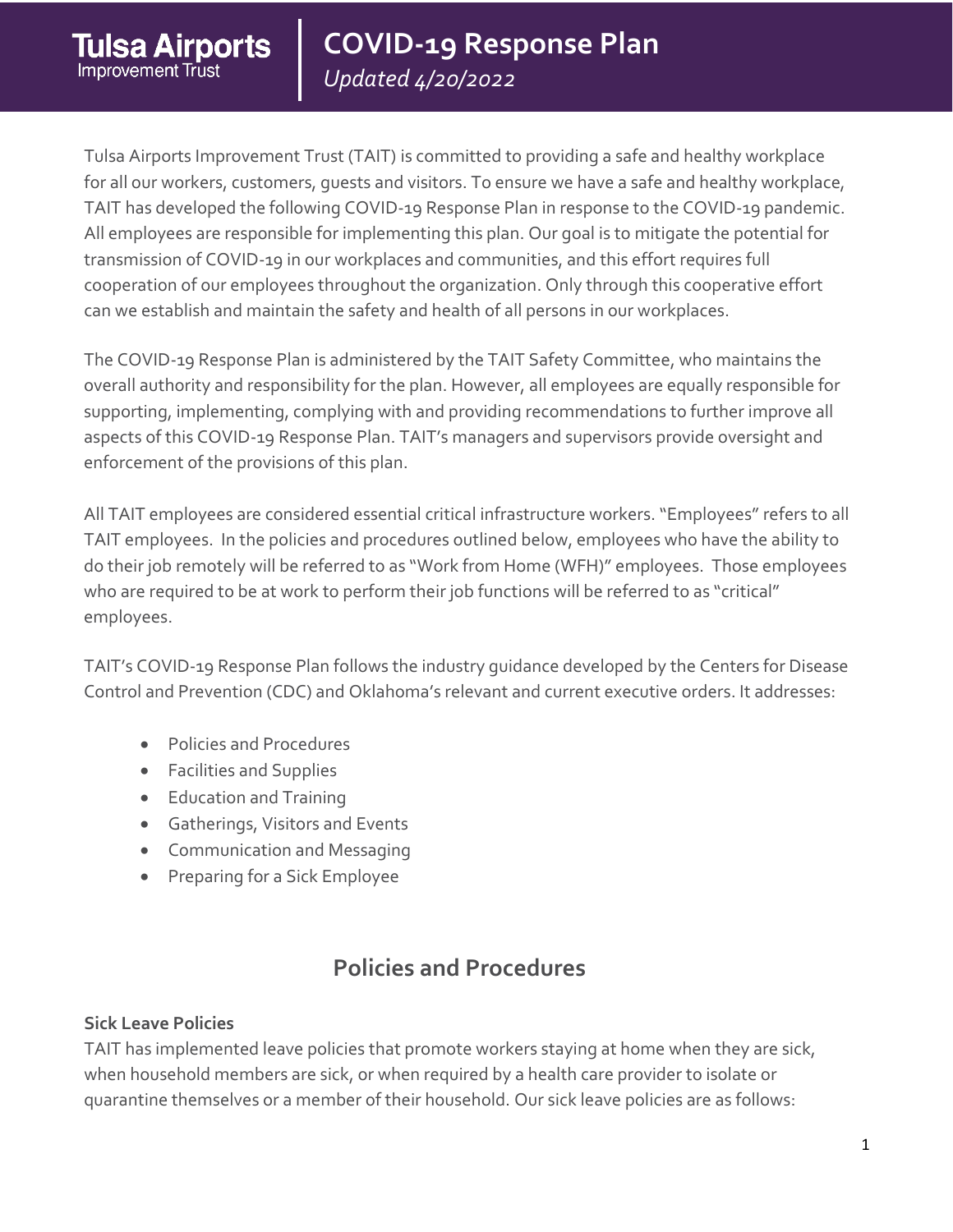- Existing sick leave policies will remain in effect. Employees accrue 8 hours of sick time for each month of employment.
- A Donated Leave Bank is available for employees with an FMLA Qualifying Event-type absence based on eligibility.
- During the pandemic, supervisors of employees who have requested a sick day must notify HR.
- For any illness related to COVID-19 or a concern for personal health employees may stay home using their own sick or vacation leave time, once approved by a supervisor.
- HR will follow up with employee and advise accordingly, adhering to the protocols established by the CDC, State of Oklahoma, and/or the City of Tulsa.
- Payment for COVID-19 testing should be covered at a rate of 100% through the employee's own insurance in-network provider, Alpha Xpress Lab or refer to this link for [Oklahoma testing sites.](https://coronavirus.health.ok.gov/testing-sites)

#### **Critical Employee Guidelines**

- If an employee is feeling ill, employee should request a sick day from their supervisor. Supervisor shall ask if employee's illness is suspected to be COVID-19 related. If so, supervisor will relay this information to HR.
- If employee is exhibiting symptoms of COVID-19, the employee will be required to get a COVID-19 test.
- If the employee test positive, the employee cannot return to work for 5 days. The employee is not to return until their fever is resolved. On the 6<sup>th</sup> day after the positive test, if the employee has not had a fever for 24 hours without the use of fever reducing medication they can return to work. Other symptoms may still be present but as long as the fever is resolved they can return to work.
- A potentially exposed critical employee is required to continue working provided that they remain asymptomatic. They will be required to get a test on the  $5<sup>th</sup>$  day from the exposure date. During this period after exposure the following precautions are implemented:
	- o Pre-Screen: Take temperature each day before coming to work.
	- o Regular Monitoring: Self-monitor for COVID-19 symptoms.
	- o Social Distance: **Must** maintain a 6 feet social distance at work.
	- o Disinfect and Clean work space: Clean and disinfect all areas and equipment they use routinely.

#### **Work-From-Home Employee Guidelines**

- If an employee is feeling ill, employee should request a sick day from their supervisor. Supervisor shall ask if employee's illness is suspected to be COVID-19 related. If so, supervisor will relay this information to HR.
- If employee is exhibiting symptoms of COVID-19, the employee will be required to get a COVID-19 test.
- If the employee test positive, the employee cannot return to work for 5 days. The employee is not to return until their fever is resolved. On the 6<sup>th</sup> day after the positive test, if the employee has not had a fever for 24 hours without the use of fever reducing medication they can return to work. Other symptoms may still be present but as long as the fever is resolved they can return to work.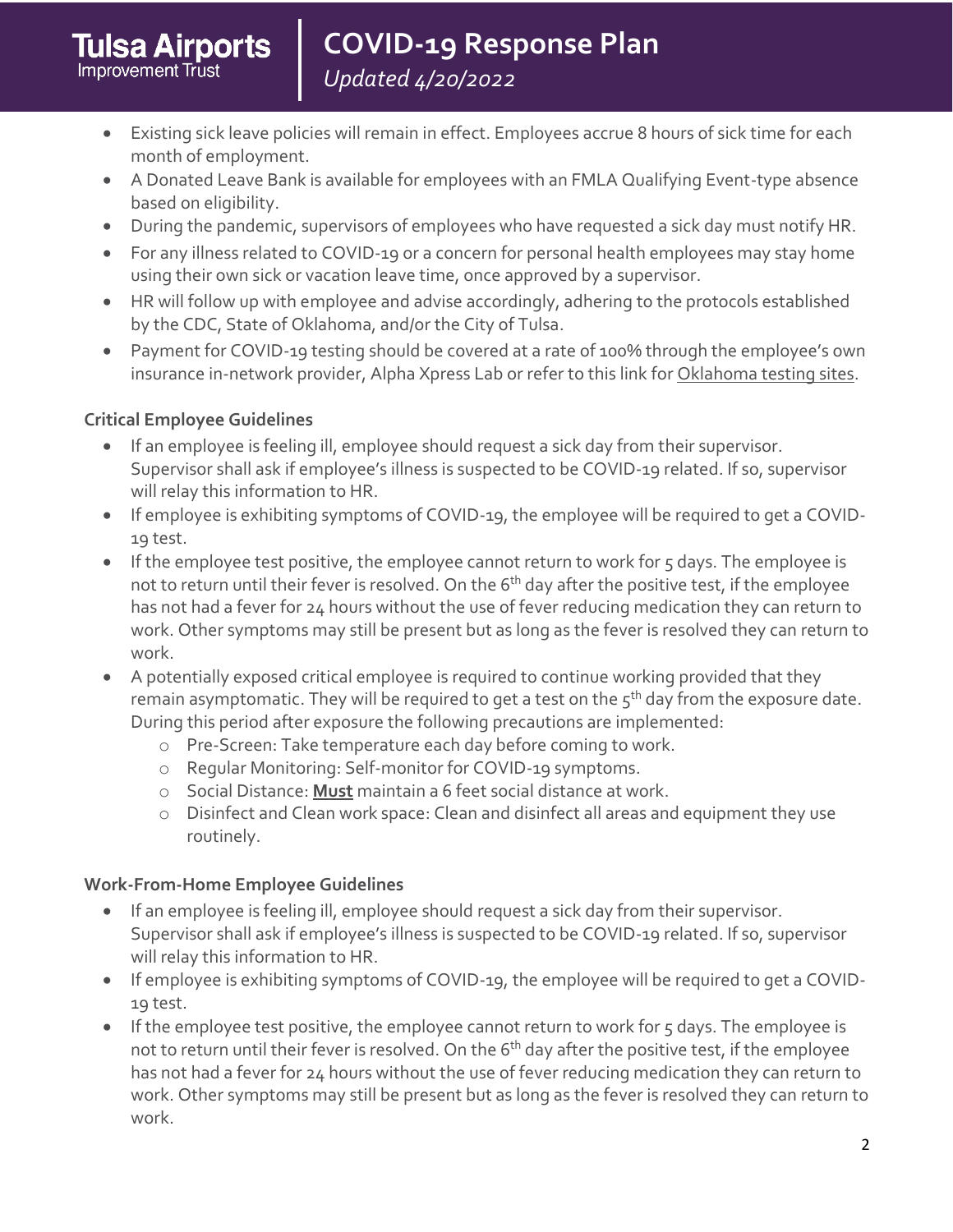- At the approval of the employee's Director, they will be allowed to work from home as needed.
- A potentially exposed WFH employee is permitted to continue working provided that they remain asymptomatic. They will be required to get a test on the  $5<sup>th</sup>$  day from the exposure date. During this period after exposure the following precautions are implemented:
	- o Pre-Screen: Take temperature each day before coming to work.
	- o Regular Monitoring: Self-monitor for COVID-19 symptoms.
	- o Social Distance: **Must** maintain a 6 feet social distance at work.
	- o Disinfect and Clean work space: Clean and disinfect all areas and equipment they use routinely.
	- o At the approval of the employee's Director, they will be allowed to work from home as needed.

## **Travel Policy**

Modifications to TAIT's travel policy are as follows:

- All employees wanting to attend a conference, meeting, or training course that requires overnight travel will be required to complete a Travel Waiver Form in addition to the Travel Authorization Form when submitting the request to their Director for approval.
- The traveling employee is responsible for verifying that they meet any COVID-19 safety protocols that are in place at the location of the event.
- The form can be found here:
	- o R:\All Departments\Paylocity Documents & Forms\Travel Waiver Form March 18 2022
	- o On the Paylocity website, Self-Service Portal, Company Section, Travel Waiver March 2022

## **COVID-19 Coordinator**

TAIT's Human Resources department will act as TAIT's COVID-19 Coordinators and will be responsible to assist with COVID-19 issues. The coordinators will monitor absenteeism of any employee, and advise their supervisor accordingly. Any employee who has possibly been exposed, is feeling ill, or has any other COVID-19 related concern should contact their supervisor and a member of Human Resources:

- Patti Colbry, HR Director- 918-838-5019 or 918-982-2519
- Tara McCloud, HR Generalist 918-838-5020 or 417-973-1599

## **Health Checks**

Workers have been informed of and encouraged to self-monitor for [signs and symptoms](https://www.cdc.gov/coronavirus/2019-ncov/symptoms-testing/symptoms.html) of COVID-19, i.e.: fever (100.4F or greater) or chills, cough, shortness of breath or difficulty breathing, fatigue, muscle or body aches, headache, new loss of taste or smell, sore throat, congestion or runny nose, nausea or vomiting, and diarrhea. Employees are to report when they are sick or experiencing these symptoms to their supervisor or HR. The following policies and procedures are being implemented: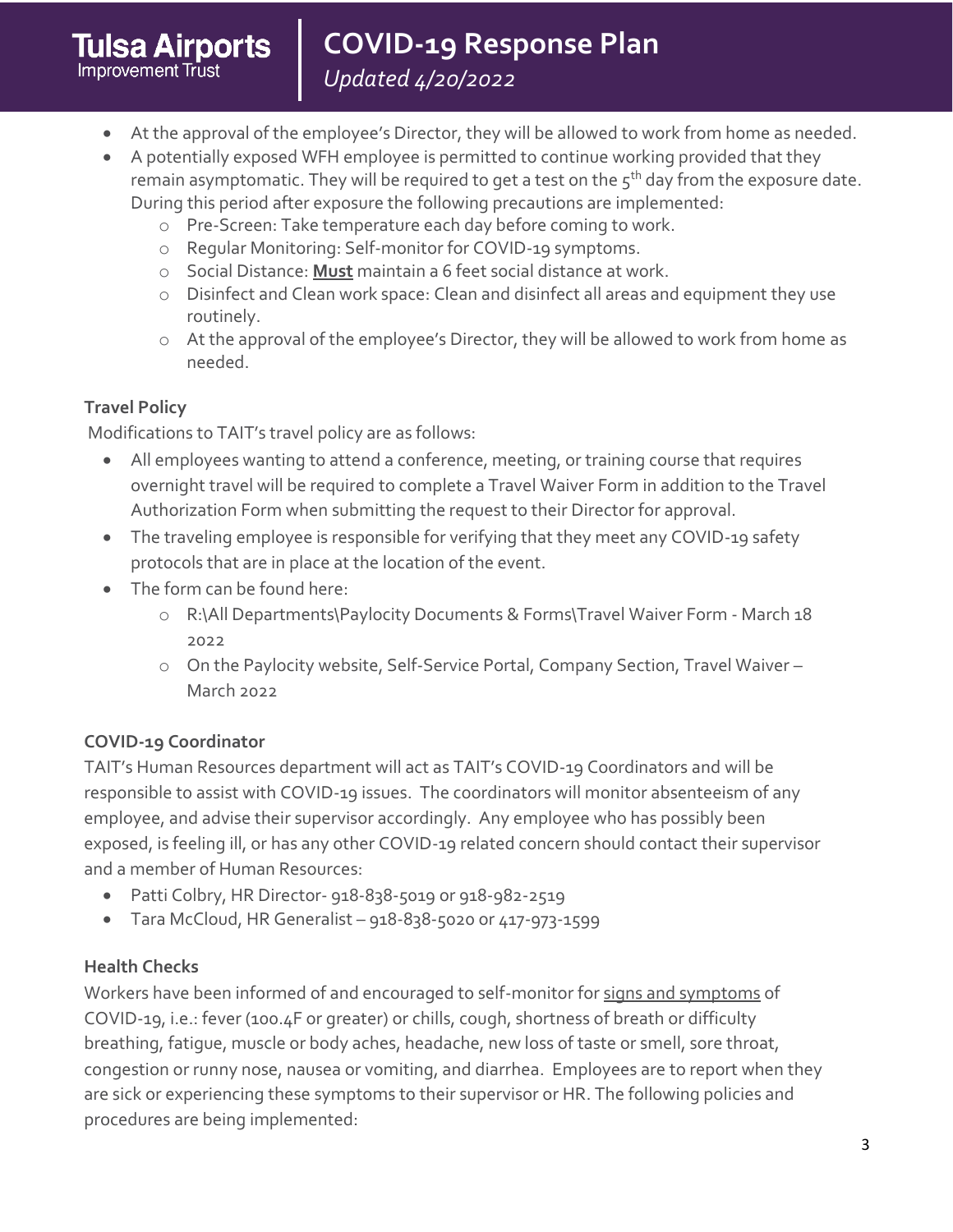- There will be no onsite screening for employees.
- Employees will do a temperature check and overall personal health assessment at home before coming to work.
- **Any employee with suspected COVID-19 or potential exposure should notify their supervisor and HR before coming to work.**

### **Sick Employee Plan**

If an employee is suspected of becoming ill at work with COVID-19 symptoms, the employee will be asked to leave the area immediately and go to Alpha Xpress Lab for testing. Please see Sick Leave policies above for either Critical or WFH employees for additional guidance. The employee and the plan coordinators will maintain frequent communication. In addition, the supervisor will complete the following:

- Notify Facilities Support Services of the sick employee and request the area be disinfected.
- Notify other workers of their potential exposure. WFH workers will follow the WFH Guidelines found in the Sick Leave Policy listed in this document. Critical workers will be required to report to work following the Critical Employee Guidelines found in the Sick Leave Policy listed in this document.

If you have been in close contact (within 6 feet) of a person with a COVID-19 infection for at least 15 minutes but do not have symptoms, you must adhere to the following protocol.

- o Pre-Screen: Take temperature each day before coming to work.
- o Regular Monitoring: Self-monitor for COVID-19 symptoms.
- o Social Distance: **Must** maintain a 6 feet social distance at work.
- o Disinfect and Clean work space: Clean and disinfect all areas and equipment they use routinely.
- $\circ$  Get tested for COVID 19 on the  $5^{th}$  day from the exposure date.

## **PPE Policy**

TAIT recommends employees to wear masks/face coverings when in the public areas and anywhere within the facility. Employees should wear other forms of PPE as needed for the tasks they are performing such as: Gloves, face shields or N95 masks. All PPE is provided by TAIT.

## **Social Distancing Measures**

Social distancing of at least six feet will be implemented and maintained between workers, customers, clients, patrons, guests and visitors in the workplace through the following protocols:

- Employees are required to maintain six feet of distance between themselves and each other when practicable.
- Face coverings are recommended.
- WFH workers who have the ability to work remotely will be allowed to do so as approved by their Division Director. These workers may come into work as necessary as long as the proper social distancing measures are in practice.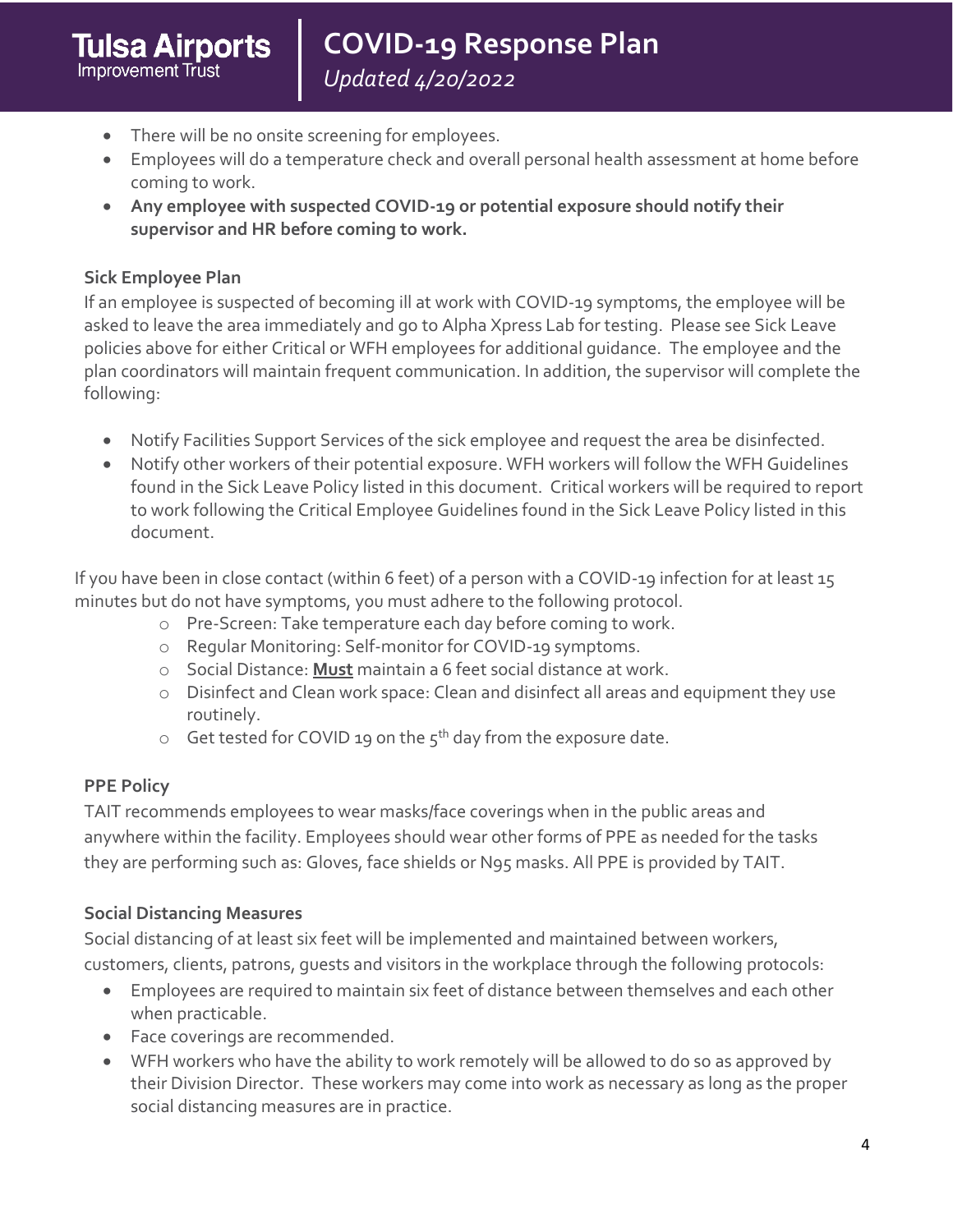- Handshaking and other close contact will be avoided.
- Limit sharing, as much as practicable, of devices, equipment and tools and disinfect them before and after use.
- Employee belongings shall be kept separate such as in drawers or lockers.

## **COVID-19 Accommodations, Modifications and Assistance**

Any COVID-19 related concern including accommodations, modifications and assistance for employees with special health care needs or disabilities should contact a member of Human Resources:

- Patti Colbry, HR Director- 918-838-5019 or 918-982-2519
- Tara McCloud, HR Generalist 918-838-5020 or 417-973-1599

## **Visitor/Client Guidance**

Visitors and customers are encouraged to follow all CDC recommendations concerning preventing the spread of COVID-19. This includes:

- Face coverings are recommended
- Cover coughs and sneezes
- Wash your hands often with soap and water for at least 20 seconds especially after you have been in a public place, or after blowing your nose, coughing, or sneezing.
- If soap and water are not readily available, use a hand sanitizer that contains at least 60% alcohol.
- Stay at least 6 feet (about 2 arms' length) from other people.
- If you are feeling sick do not come to the airport and do not travel.

These recommendations are shared with our customers on signage throughout the building, on our website and through our social media posts.

## **Facilities and Supplies**

## **Supplies**

Appropriate and effective cleaning and disinfecting supplies have been purchased by TAIT and are available for use in accordance with product labels, safety data sheets and manufacturer specifications.All cleaning and disinfecting products are being used with required personal protective equipment for the product. TAIT is using two different spray disinfectants along with disinfecting wipes from the EPA's list of Disinfectants for Use Against SARS-CoV-2 (COVID-19).

TAIT has stock of the following items for all facilities: Soap for no touch dispensers, paper towels, tissues, and cloth face coverings. These are available throughout the terminal and in employee areas. The trash cans throughout the facility are also no touch.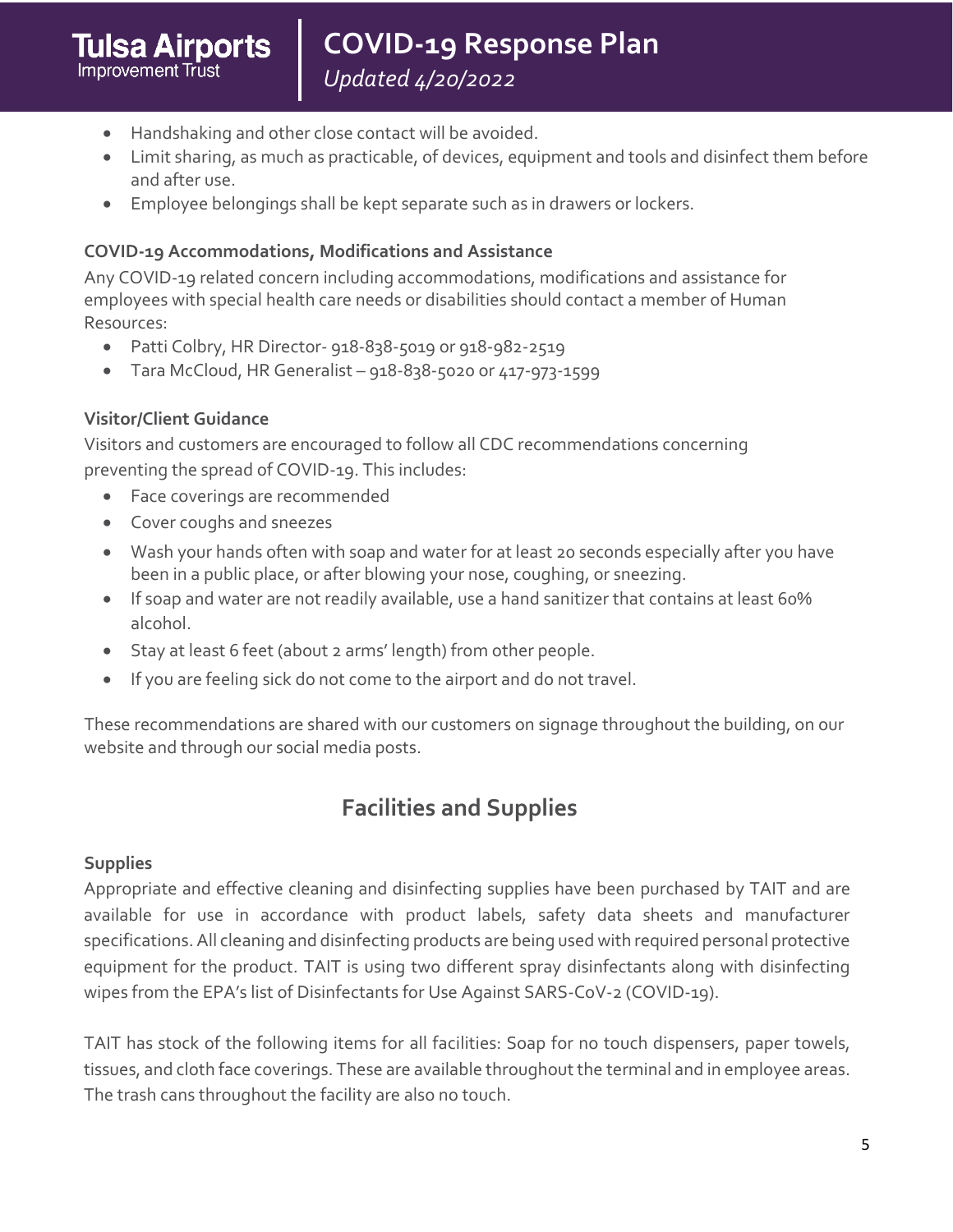TAIT has a stock of hand sanitizer (at least 60% alcohol). There are hand sanitizer dispensers located throughout the terminal for customers to use and in employee areas. Individual bottles of hand sanitizer are also available to employees.

### **Cleaning and Disinfecting**

Regular practices of cleaning and disinfecting have been implemented, including a schedule for routine cleaning and disinfecting of work surfaces, equipment, tools and machinery, vehicles and areas in the work environment, including restrooms, break rooms, lunch rooms, and meeting rooms. Frequent cleaning and disinfecting is being conducted of high-touch areas, including phones, keyboards, touch screens, controls, door handles, elevator panels, railings, copy machines, etc. Employees are to clean shared tools and equipment between each use.

Cleaning and disinfecting frequencies are as follows:

TAIT employee areas by contracted janitorial company:

- Employee offices once a day
- Employee restrooms, breakroom, meeting rooms and common areas three times a day.

TAIT employee areas by TAIT staff:

- Employee offices, restrooms, breakroom, meeting rooms and common areas one time a week with an electrostatic sprayer.
- Employees are encouraged to clean/sanitize their personal spaces and common area regularly.

Public areas by contracted janitorial company:

- Restrooms every 2 hours.
- Gate lobbies and counters, waiting areas and tables, ticket counters, bag claim areas and desks at least three times per day.
- High-touch areas such as door hardware, elevator panels, railings, escalator handrails, etc. at least three times a day.
- In addition, all public area counters, tables, furniture, restroom fixtures, high-touch areas are treated with electrostatic sprayers each night.

#### **Ventilation**

The maximum amount of fresh air is being brought into the workplace, air recirculation is being limited, and ventilation systems are being properly used and maintained. Some areas of the building use a MERV-8 pre-filter and then a MERV-14 filter. Other areas use only a MERV-8 filter. Options are available to minimize air flow blowing across employees while they are at their work stations.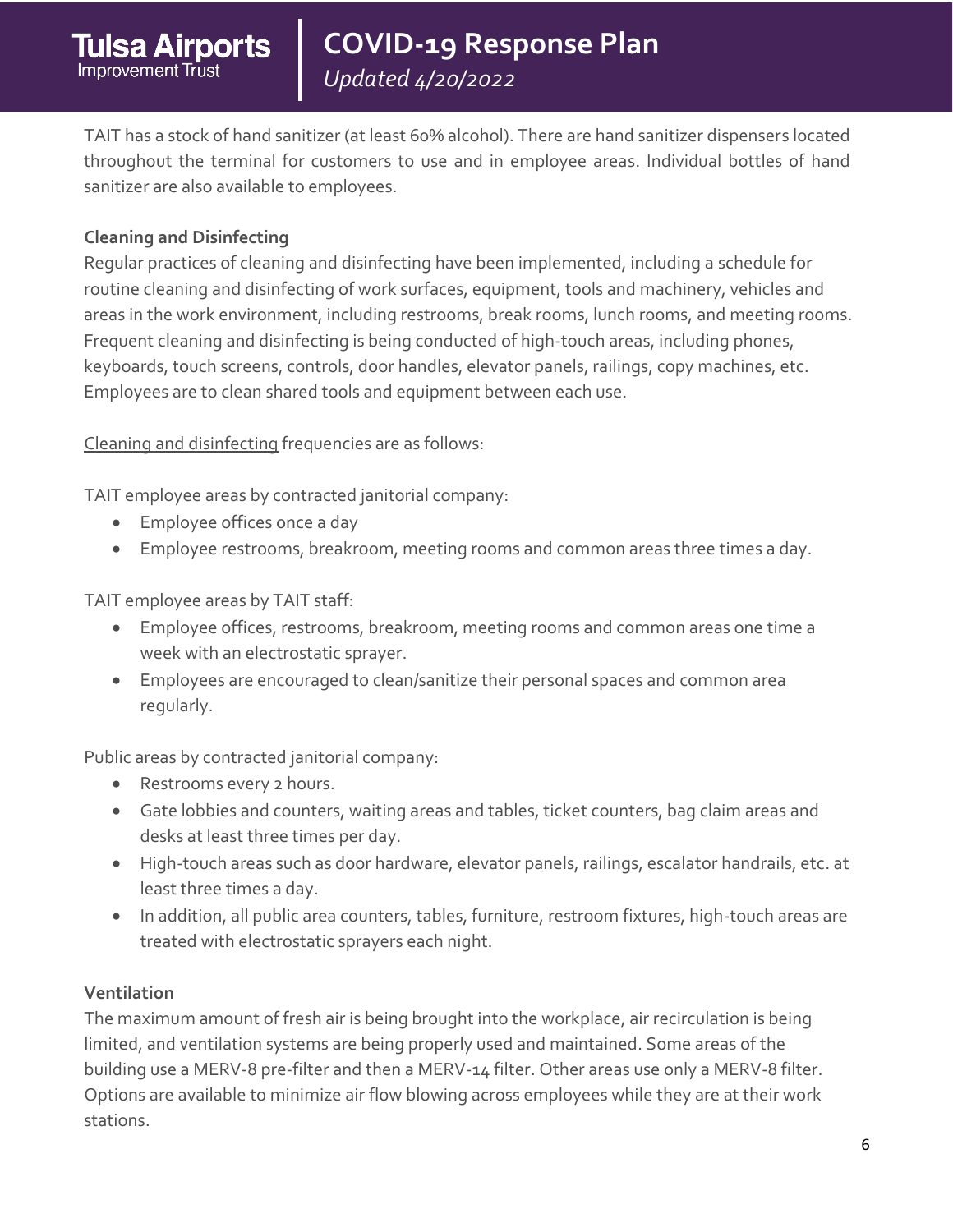#### **Physical Barriers**

Access within TAIT office space is restricted. A sneeze guard has been installed in the service window of the Badging Office.

## **Education and Training**

#### **Educate Employees**

TAIT employees have been educated on the main symptoms to be aware of regarding COVID-19 such as: fever (100.4F or greater) or chills, cough, shortness of breath or difficulty breathing, fatigue, muscle or body aches, headache, new loss of taste or smell, sore throat, congestion or runny nose, nausea or vomiting, and diarrhea.

Employees have been instructed to stay home if they are sick. They have been educated concerning TAIT's sick leave policies thereby minimizing the fear of job loss or retaliation.

Employees are to notify their supervisor and HR if they have been diagnosed with COVID-19 or have had a potential exposure to it **before** coming to work. They have been instructed that they can return to work per the Sick Leave policies above.

### **Train/Reinforce**

Employees are instructed to wash their hands for at least 20 seconds with soap and water frequently throughout the day, but especially at the beginning and end of their shift, prior to any mealtimes and after using the restroom. Hand-sanitizer dispensers (that use sanitizers of greater

than 60% alcohol) are located throughout the facility and locations in the workplace so they can be used for hand hygiene in place of soap and water, as long as hands are not visibly soiled. Hand sanitizing etiquette will be demonstrated on posters and supported by making soap, water, towels and hand sanitizer available to all workers and other persons entering the facility.

Employees, customers and visitors are being instructed to cover their mouth and nose with their sleeve or a tissue when coughing or sneezing, and to avoid touching their face, particularly their mouth, nose and eyes, with their hands. Respiratory etiquette will be demonstrated on posters and supported by making tissues and trash receptacles available to all workers and other persons entering the facility.

Employees have received instruction on the importance of social distancing. Stay at least six feet apart from other people. Social distancing will be demonstrated and reinforced on posters and floor decals throughout the facility.

Instructions will be communicated to all workers, including employees, temporary workers,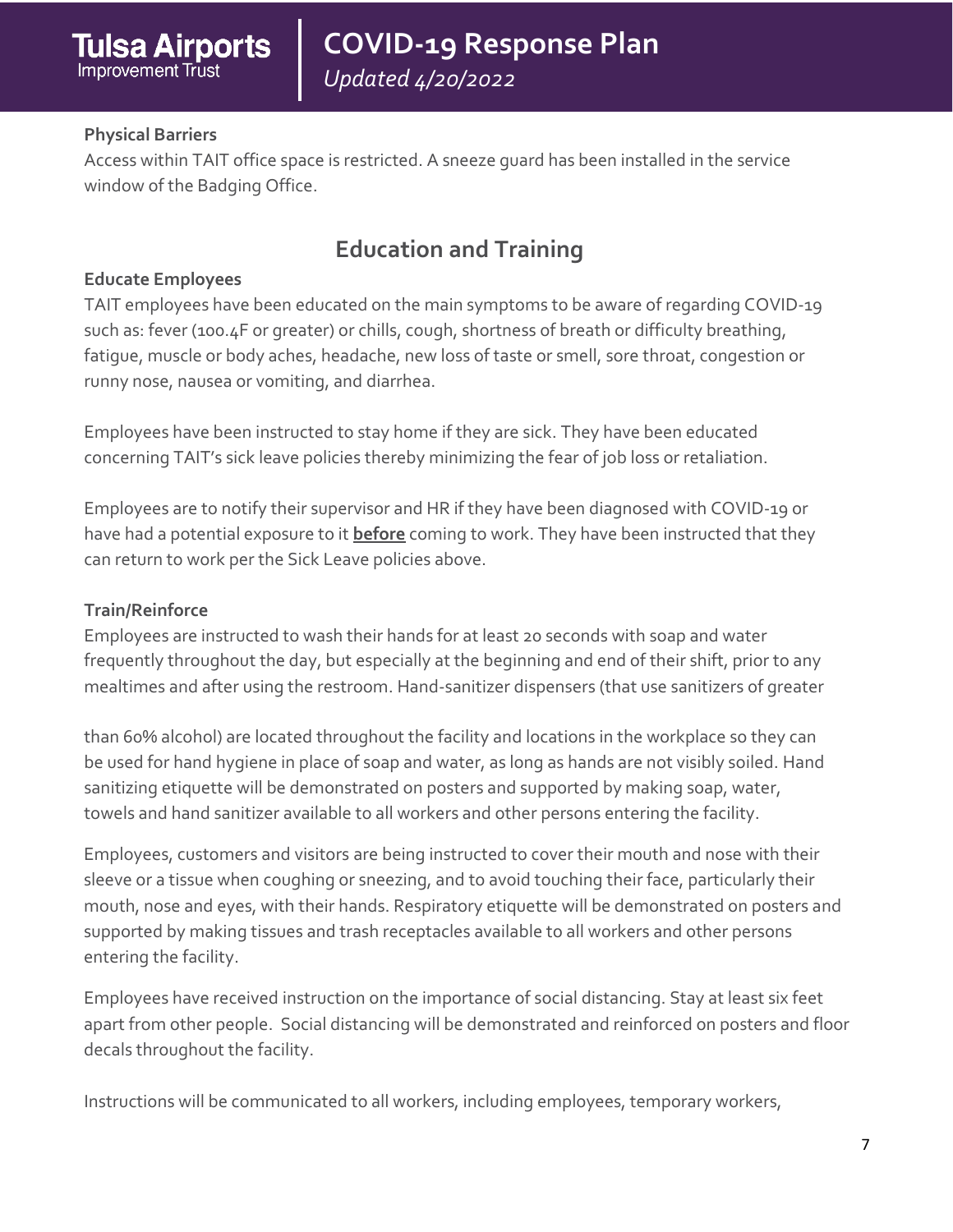independent contractors, subcontractors, vendors and outside technicians along with customers and visitors about protections and protocols, including: 1) social distancing protocols and practices; 2) practices for hygiene and respiratory etiquette; 3) recommendations regarding the use of facecoverings and/or face-shields by workers, customers and visitors. All workers, customers and visitors will also be advised not to enter the facility if they are experiencing symptoms or have contracted COVID-19. For the most recent information on protecting yourself, please click [here.](https://www.cdc.gov/coronavirus/2019-ncov/prevent-getting-sick/prevention.html)

## **Gatherings, Visitors, and Events**

Group meetings are encouraged to practice social distancing. Virtual meetings are encouraged for all meetings, training, etc.

Any workers contracted by TAIT will receive a copy of this COVID-19 Response Plan. A contracted worker who suspects they are ill or has become ill with COVID-19, will notify their TAIT work coordinator. The contract worker will be advised to follow the guidelines in this plan.

## **Communication and Messaging**

#### **Signs and Locations**

Signs and posters encouraging good hygiene, respiratory etiquette, hand washing instructions and social distancing are located in all employee areas and throughout the facility. TAIT has installed floor decals throughout the terminal. Tenants have added their own floor decals and posters in their public queuing areas.

## **Messaging**

TAIT consistently communicates with employees, customers and guests concerning step to prevent the spread of COVID-19. TAIT has added a COVID-19 page to its website to share the prevention messaging and airport updates concerning COVID-19.

# **Preparing for a Sick Employee**

## **Response**

If an employee is suspected of being ill at work with COVID-19 symptoms, the employee will be asked to leave the area immediately and go to Alpha Xpress Lab. Appointments at Alpha Xpress Lab can be set by calling 918-303-5656. Employee will be advised to seek medical attention. Please see Sick Leave policies above for either Critical or WFH employees for additional guidance. The employee and COVID-19 coordinators will maintain frequent communication.